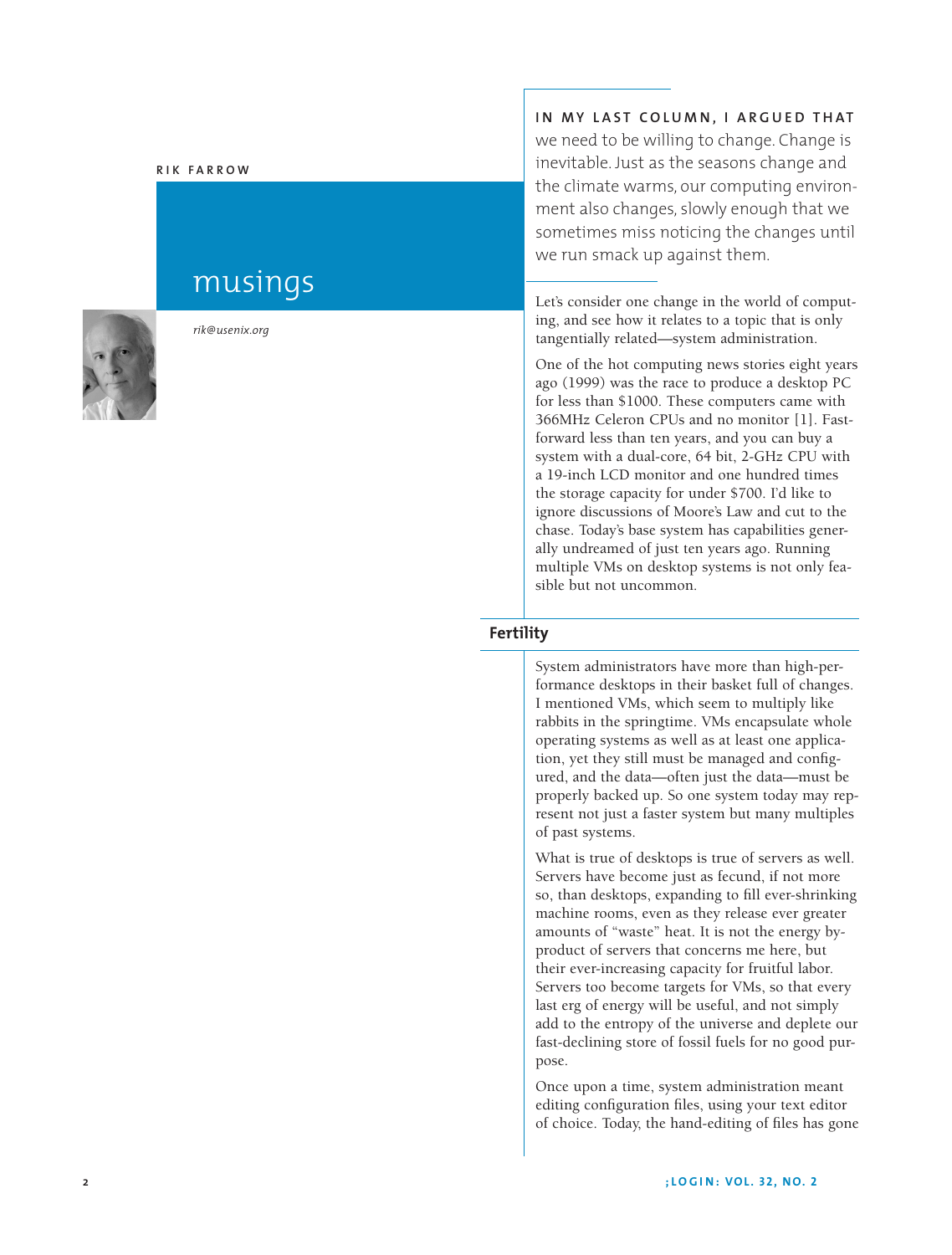the way of the oxcart, with the rare exception of systems that are just too different to be managed en masse. As system administrators, we are faced with a choice: to become equally obsolete, or to change with the times and become meta-administrators instead.

### **Going Meta**

One of the joys of being an editor is the ability to spout silly ideas, even attempt to coin words that may help us understand the world we live in. Meta-administration means system administration that has moved beyond the editing of configuration files. The knobs in those files remain there, just as adjustable as ever. What has to change is how we manage to tweak those knobs. It has always been difficult to know how to manage multiple versions of UNIX, where the configuration files may not be the same (think AIX or Mac OS X) and small changes may have large unintended consequences. Now we have multiplied the number of systems we must manage, even as the speed of those servers and desktops has grown exponentially. To expect that we can hand-edit configurations, or even launch a script that will zoom across the network making the same changes everywhere, is no longer plausible.

Meta-administration means that we will be providing guidelines for how the system of systems should behave. It does not mean that we will never again edit a configuration file. Hardly that. The deep knowledge will be more important than ever, because it will be skilled practitioners who will still be needed to solve the intractable problems that arise. But much of the day-to-day management of systems will be left to agents, guided through configuration management techniques that we are still evolving today.

#### **The Lineup**

This issue of *;login:* has been dedicated to the inevitability of change in system administration. When I first approached the concept of system administration, I had little notion of what was involved. Happily, no one else did either at the time (1983), so I was not alone in my ignorance. I thought that all I needed to do to write a book to guide future system administrators was to go to UC Berkeley and interview real, live working sysadmins to understand what it was that they did. I did make that trip in 1985 to Evans Hall, but I discovered that the sysadmins working there had no idea what they were doing. I don't mean to say they were clueless, because any one of them could hand-edit configuration files with the best of us. But those UCB sysadmins had no knowledge of the bigger picture, that is, what it meant to be a system administrator. They merely carried out assigned tasks, such as adding user accounts, managing printer queues, and handling backups.

If you have managed to read this far, you have, hopefully, come to the same conclusion I have: those days are over. Although you may know a lot about what goes on "under the hood," the primary task of system administration has become meta-administration.

In that vein, we begin this issue with an article by Glenn Fink and Deb Frincke about autonomous systems. Glenn and Deb start off with the notion that we will be using autonomous agents to manage not just our systems but aspects of our networks as well, and they examine the consequences of utilizing agents. For example, what does it mean when an agent "decides" to purchase increased bandwidth from your ISP to handle an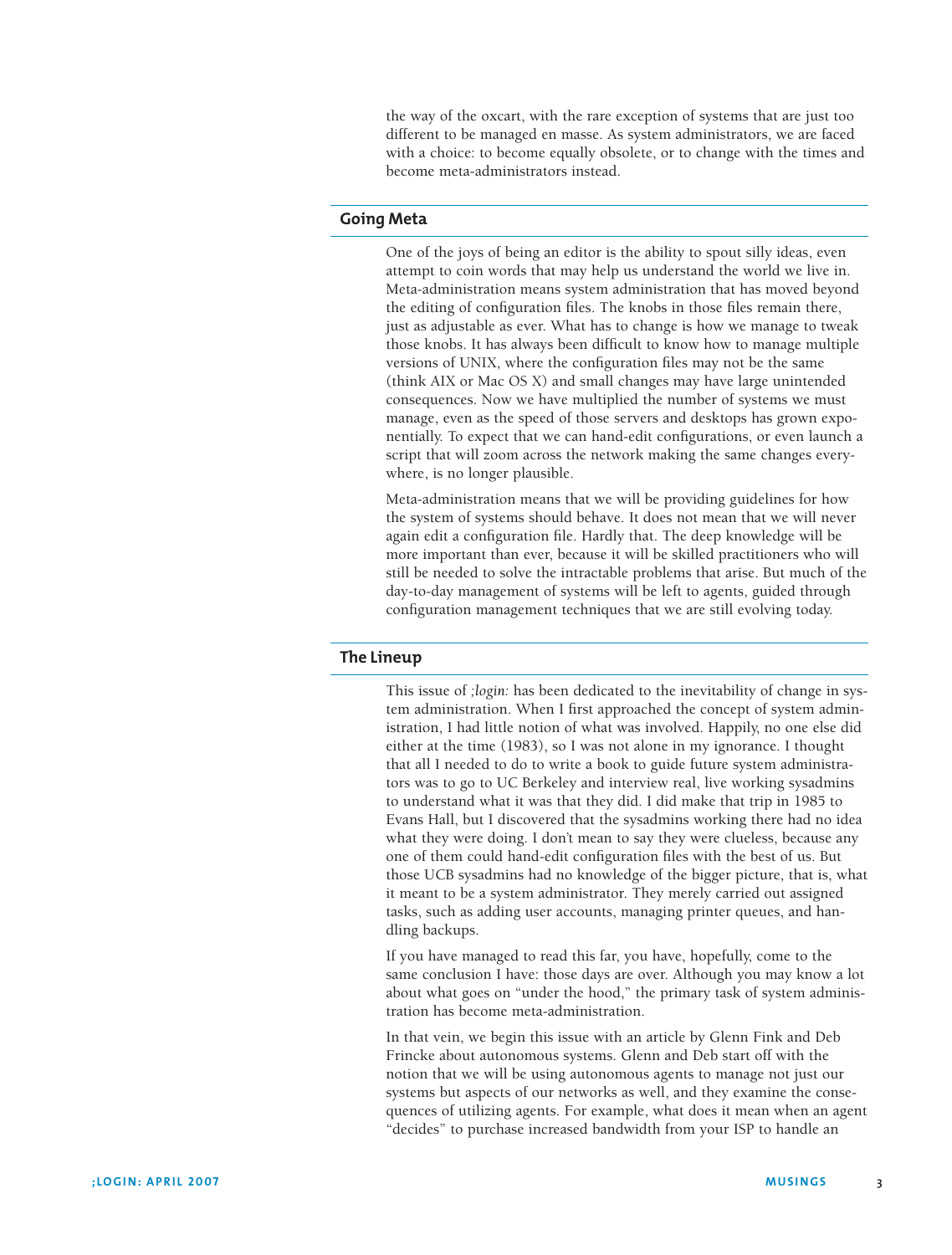expected increase in network traffic to maintain a service-level agreement? The agent made that buying decision, but you will be paying for it. Ultimately, who is responsible for the actions of autonomous agents?

Chad Verbowski follows up with an article about Flight Data Recorder (FDR), a new feature in Vista, which someday will be found in the next server version of Windows as well. Chad had delivered a paper about FDR at OSDI '06, but I wanted more details, and Chad has them here. Essentially, FDR provides the administrators of Windows systems with fine-grained details about significant changes to those systems, using a clever method for compressing the huge amount of log data before it ever leaves the Windows box, yet leaving that compressed data in a form that can be rapidly searched for nuggets of key information.

In the next article, Brendan Quinn shares his experiences in working with LDAP. LDAP means different things to different vendors, and Brendan provides useful hints on surviving conflicting expectations of those vendors and still having a useful directory service.

John Lloyd next attempts a difficult feat by explaining system engineering in the short space permitted (and goes a bit over the limits I generally enforce in terms of page count). I found John's information interesting and useful, both in the real terms of designing systems that will work the way you expect them to and in coming to true agreements about what management/powers-that-be expect those systems to do. If you have ever gotten into trouble when building systems for some specific task, you owe it to yourself to read this article.

Although Mark Burgess had completed his series about configuration management, I felt he had left some aspects uncovered. After a short pursuit, Mark agreed to be interviewed about his concept of "promises" and how they fit into the world of configuration management. Promises fit in very well with my own concept of meta-administration, and they had a strong hand in my creation of this column. Mark also relates Alva Couch's closures as well as Paul Anderson's aspects to promises, so you can at least begin to understand where some significant players in the configuration management community are heading.

Dan Appelman follows up with significant advice for any system administrator involved in the management of mail servers. Gee, did I manage to leave any sysadmin out there? Based on his tutorial at LISA, Dan describes some of the impact of U.S. law, as well as actual case histories on the uses and abuses of email. Dan warns us that anyone who sends out email may run afoul of anti-spam legislation and can suffer the legal and financial consequences of doing so.

Thomas Sluyter shares helpful tips for sysadmin consultants. Thomas explains how to produce regular reports as you carry out contracts, so that management is constantly aware of both your progress and any significant hurdles in the way of progress. Even if you are not contracting sysadmins, I highly recommend his advice to you. Keeping a log of the work you do, along with the tasks you have been assigned to do, will prove helpful when your next job review comes around.

David Blank-Edelman cheerfully describes climbing down trees in Perl. The trees are file systems, and the task is a common one for any system administrator. Robert Haskins writes about ways of providing VoIP at the provider level, and Heison Chak tells you how to reflash a cheap file server to turn it into an Asterisk server—PBX on the cheap. Robert Ferrell then provides advice on the care and feeding of sysadmins.